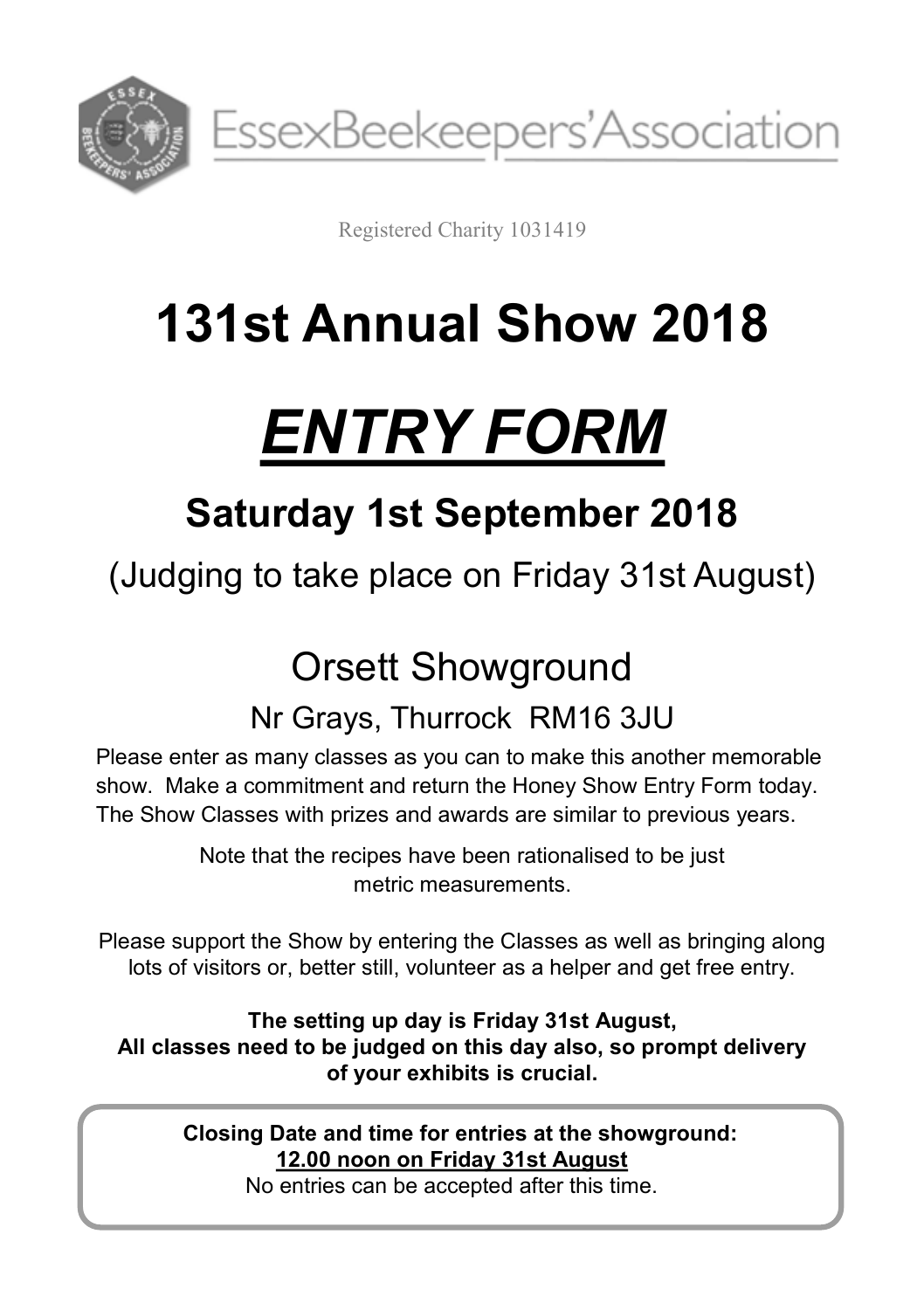#### **Name & Address with postcode:**

**………………………………………………………………………… …………………………………………………………………………**

**…………………………………………………………………………**

#### **Closing Date for posted entries:**

#### **9.00 Thursday August 30th**

NB. All entries after this time will be subject to a £5.00 late entry fee.

#### **Closing Date for entries at the showground:**

#### **12.00 on Friday 31st August**

No entries can be accepted after this time.

#### **Send or email Entry Forms to:**

EBKA Show Secretary Pauline Tidmas- 83 Greygoose Park Harlow, Essex CM19 4JR

#### **07749 274 895 pauline.bees@hotmail.co.uk**

#### **Labels for fixing to Entries:**

If a SAE is sent, then labels will be posted, otherwise they will be ready for collection before 12.00 noon on Friday 31st August at the Show ground. Allow time to affix labels to your exhibits if collecting these on the show day.

#### **Entry Fees:**

Classes1, 2 and 3 free. All other classes 50p per entry.

| <b>Payment of Fees:</b>         | Cash only please - no cheques                                                               |  |
|---------------------------------|---------------------------------------------------------------------------------------------|--|
| <b>Multiple Class Entries:</b>  | Use one line for each entry.                                                                |  |
| <b>Delivery and Collection:</b> | All entries must be checked by a Steward<br>when delivered to and removed from the<br>Show. |  |

#### **Entries must be collected immediately after the Show closes at 5pm on Saturday**

**PLEASE NOTE: Entries in the Cakes and Confectionery Classes may be sold to help towards the costs of the Show. If you wish to retain your exhibit please indicate by placing a cross against the Class Numbers in the boxes opposite**.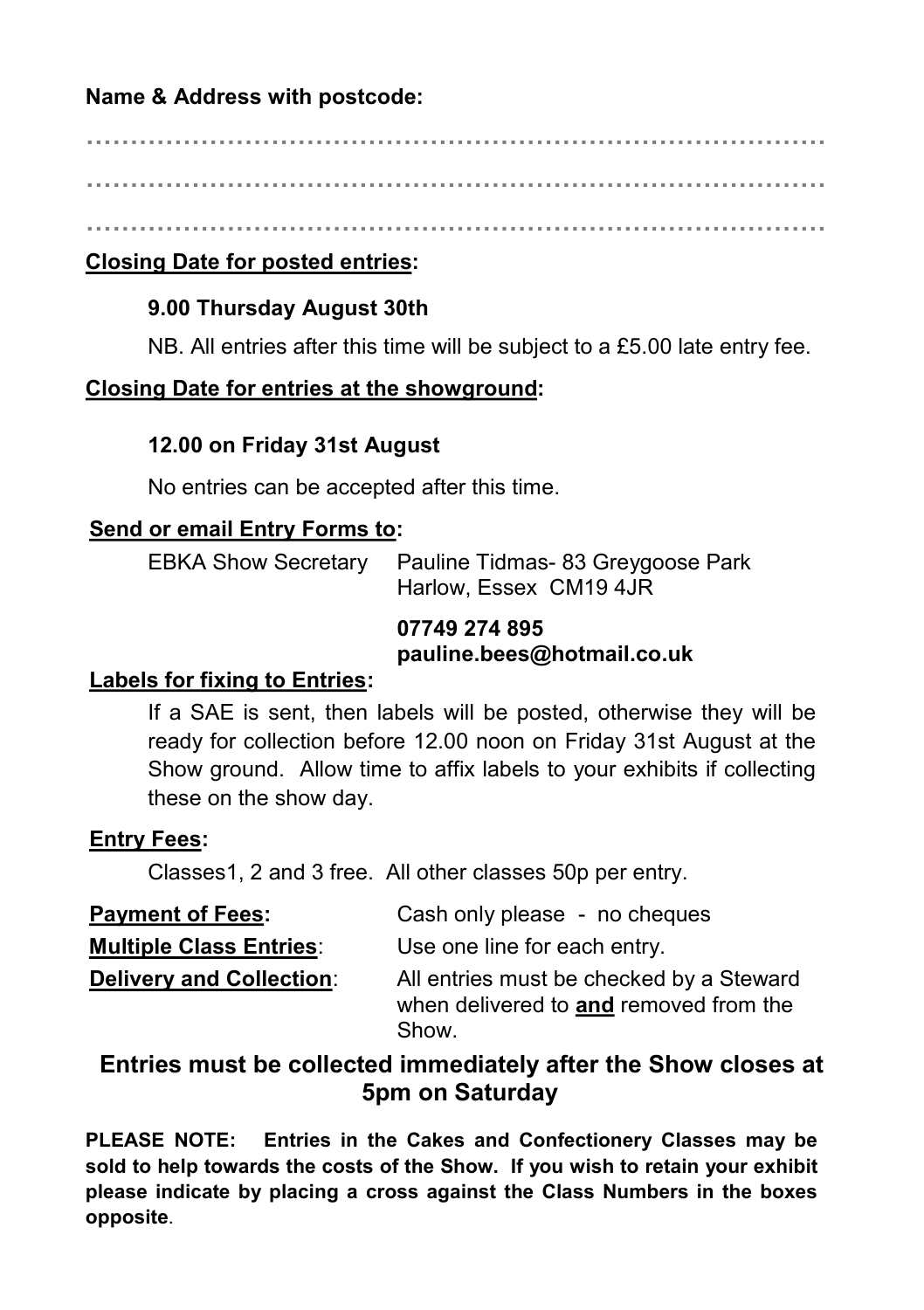#### **DECLARATION:**

I declare that my honey and wax (excluding Class 48) have been produced by my own bees and that all my exhibits have been made by me.

#### **I am / am not a Novice as defined within Rule 4.**

(delete as necessary) Signed: ………...……………………..

#### **SURNAME & INITIALS/FIRST NAME AS THEY SHOULD APPEAR ON ANY AWARD:**

| Surname:                         |                                            |                             | First name / Initials: |  |
|----------------------------------|--------------------------------------------|-----------------------------|------------------------|--|
| <b>EBKA Division:</b>            |                                            |                             |                        |  |
| <b>CLASS</b><br>No.              | <b>EXHIBIT</b><br>Nos.<br>(Leave<br>blank) | <b>DESCRIPTION OF CLASS</b> | <b>FEE FOR ENTRY</b>   |  |
|                                  |                                            |                             |                        |  |
|                                  |                                            |                             |                        |  |
|                                  |                                            |                             |                        |  |
|                                  |                                            |                             |                        |  |
|                                  |                                            |                             |                        |  |
|                                  |                                            |                             |                        |  |
|                                  |                                            |                             |                        |  |
|                                  |                                            |                             |                        |  |
| LATE ENTRY FEE £5.00             |                                            |                             |                        |  |
| <b>TOTAL</b>                     |                                            |                             |                        |  |
| More space overleaf if necessary |                                            |                             |                        |  |